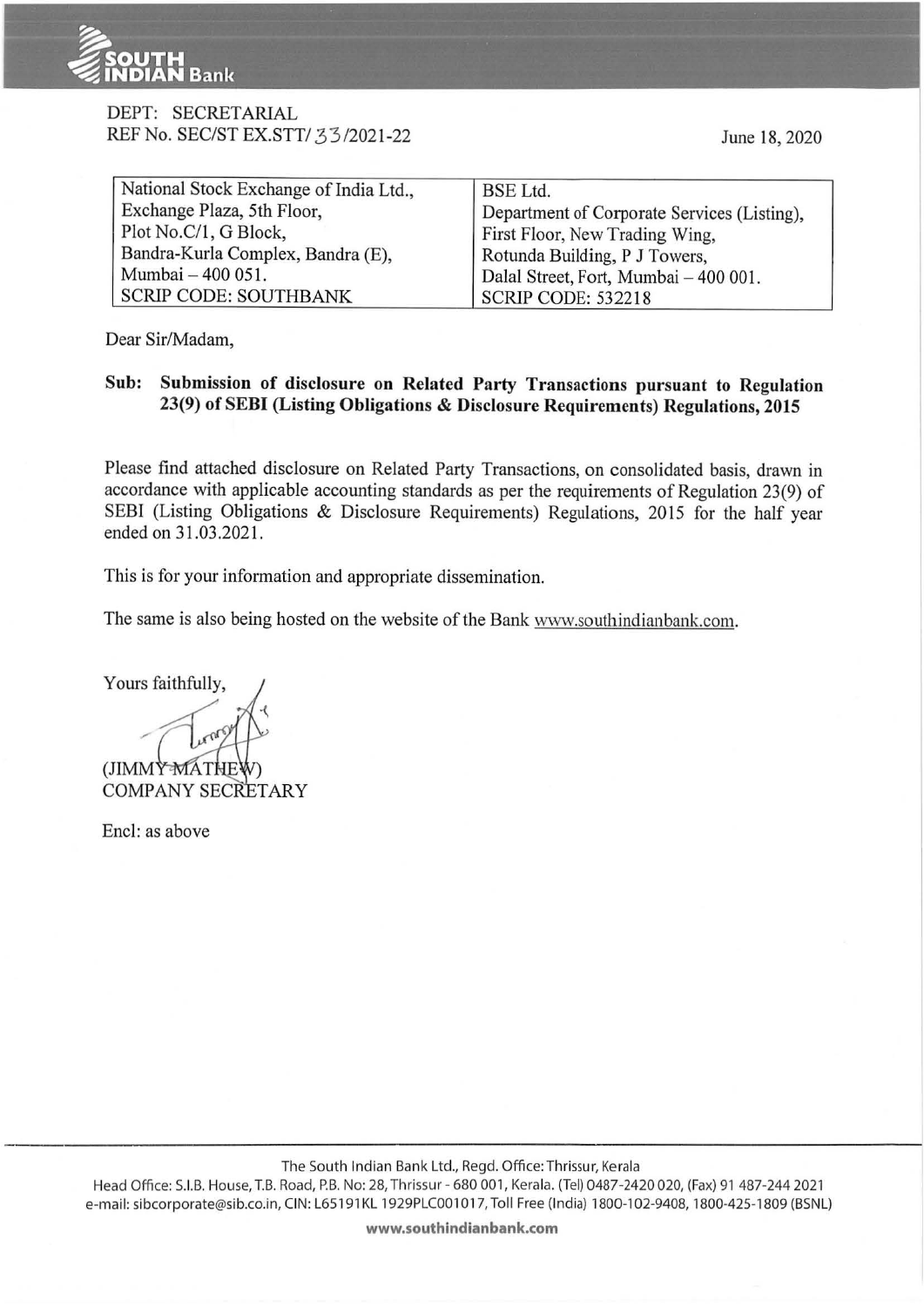# DISCLOSURE ON RELATED PARTY TRANSACTIONS AS ON MARCH 31,2021 - ON CONSOLIDATED BASIS

In pursuance with Regulation 23(9) of the SEBI (Listing obligations and Disclosure Requirements) Regulations 2015

#### Related Party Transactions:

Related party in terms of AS-18 on "Related party Disclosures" are disclosed below:

## a. Key Management Personnel:

Sri. V G Mathew, Managing Director & Chief Executive Officer. (Retired on 30.09.2020) Sri. Murali Ramakrishnan, Managing Director & Chief Executive Officer. (MD & CEO w.e.f 01.10.2020)

## b. Gross Remuneration paid:

NDIAN

EAD O

| Name            | <b>Designation</b>      | 2020-21 (01.04.2020 to<br>30.09.2020) |
|-----------------|-------------------------|---------------------------------------|
| Sri. V G Mathew | Managing Director & CEO | Rs. 77,93,442.00                      |

| Name                     | <b>Designation</b>      | 2020-21 (01.10.2020<br>$\mathbf{t}$<br>31.03.2021 |
|--------------------------|-------------------------|---------------------------------------------------|
| Sri. Murali Ramakrishnan | Managing Director & CEO | Rs. 86,85,081.00                                  |

Note: The remuneration to the key managerial personnel does not include the provisions made for gratuity and leave benefits as they are determined on an actuarial basis for the bank as a whole. It does not include retirement benefits.

[ Rs. in Crore]

| <b>Items/Related Party</b> | <b>Key Management</b><br>Personnel (Sri. V G<br>Mathew) | <b>Relatives of Key</b><br><b>Management Personnel</b> |
|----------------------------|---------------------------------------------------------|--------------------------------------------------------|
|                            | For 6 months from 01.04.2020 to 30.09.2020              |                                                        |
| Deposits:                  |                                                         |                                                        |
| Balance outstanding        | 1.45                                                    | 0.63                                                   |
| Peak Balance               | 1.67                                                    | 0.67                                                   |
| Interest paid              | 0.005                                                   | 0.001                                                  |